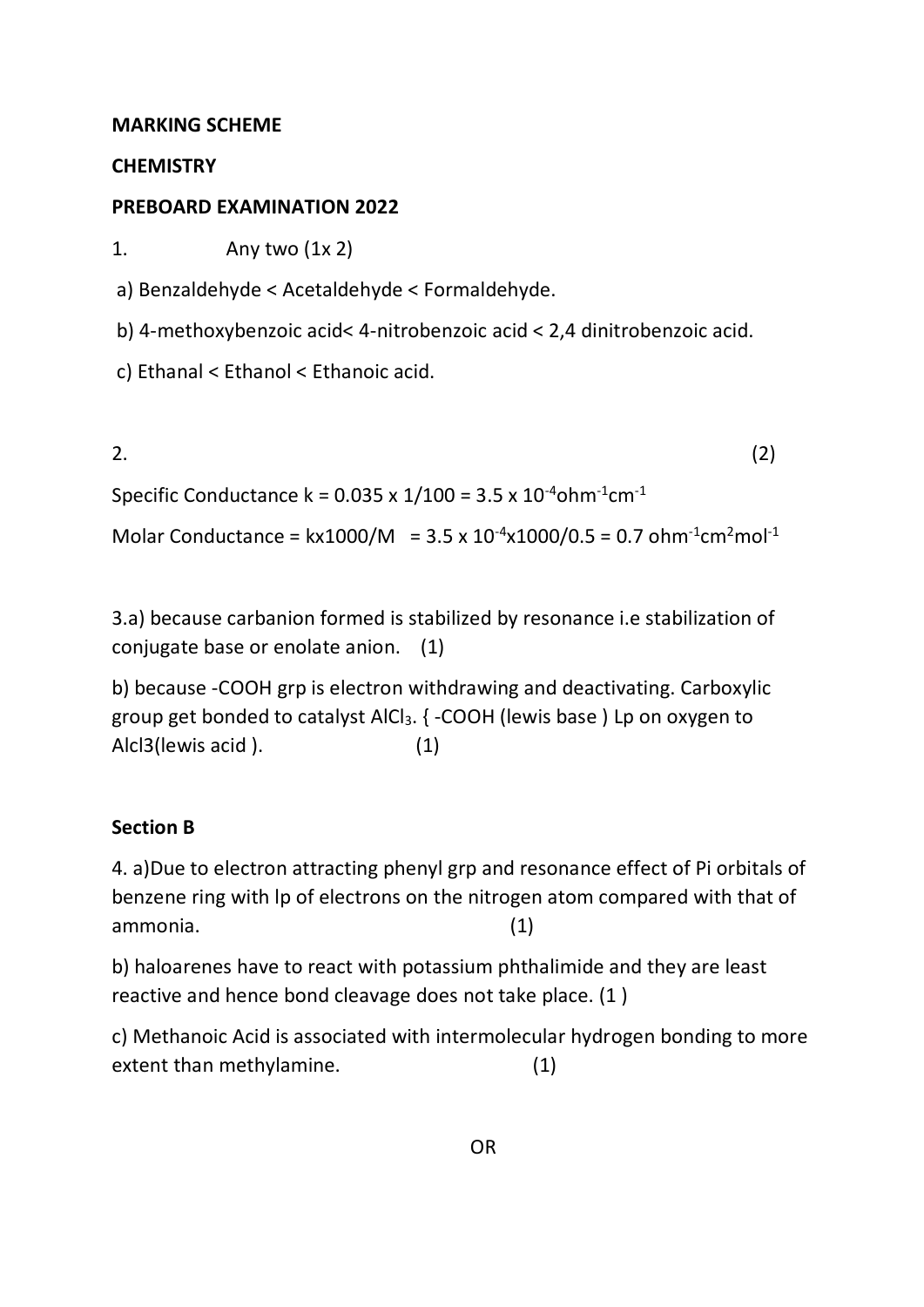a) Benzoic acid to Aniline :



B) Aniline to N- Phenylethanamide



C) Ethanoic acid to Methanamine

# $CH_3COOH \rightarrow NH_3 \rightarrow CH_3CONH_2 \rightarrow CH_3NH_2$

5. a) In  $[Ni(H_2O)_6]^{2+}$  - Ni<sup>2+</sup> has d<sup>8</sup> which has 2 unpaired electron . In presence of weak ligand  $H_2O$  electron pairing doesnot occur, thus undergo d-d transition. Red colour absorbed and complementary colour green is emitted. 1

**OR**

$$
b) \; Hybridization = SP3 \tag{1}
$$

$$
IUPAC name - Tetracarbonylnickel(0) \qquad (1)
$$

**a)** t 2 g 4  $(1)$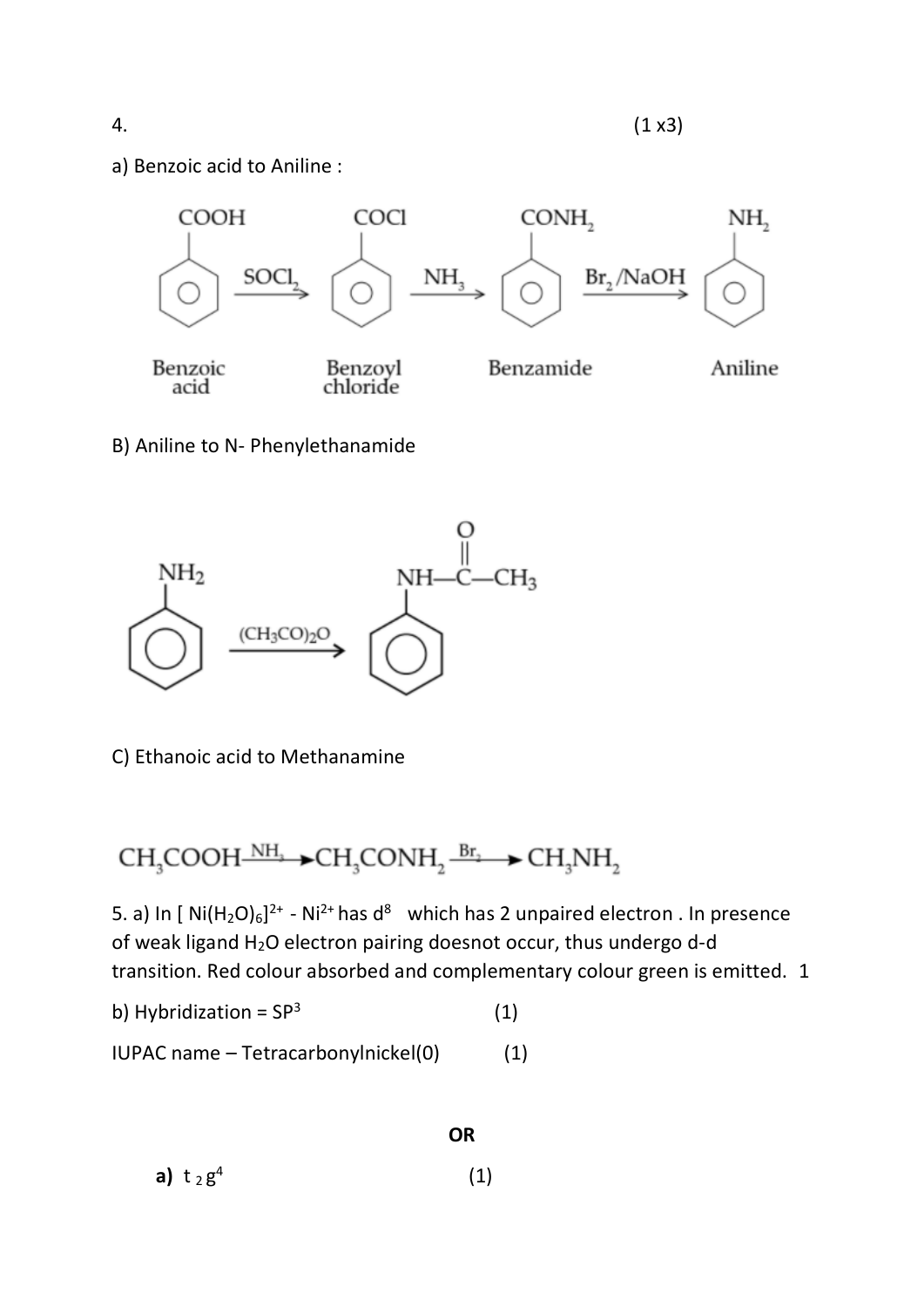

6. a) Because of half filled orbital in  $Mn^{2+}$  and fully filled orbital in  $Zn^{2+}$ . For Ni,  $E^0$ value is related to the highest negative enthalpy of hydration. 1 b) Ti<sup>2+</sup>ion loses 2electron readily to form more stable Ti<sup>4+</sup> ion( 3d<sup>0</sup>4s<sup>0</sup>) (1) c) smaller ionic size, high charge density and presence of empty d orbitals. (1)

7.

(a) A = CH<sub>3</sub>CH<sub>2</sub>CH<sub>2</sub>CHO [1/2]  
\nB = CH<sub>3</sub>COCH<sub>2</sub>CH<sub>3</sub> [1/2]  
\nC = (CH<sub>3</sub>)<sub>2</sub>CHCHO [1/2]  
\nD = CH<sub>3</sub>CH<sub>2</sub>CH<sub>2</sub>H<sub>3</sub> [1/2]  
\nO  
\nCH<sub>3</sub>—C—CH<sub>2</sub>—CH<sub>3</sub>—
$$
\frac{Zn(Hg)}{conCHCl} \rightarrow
$$
\n(B)  
\nCH<sub>3</sub>—CH<sub>2</sub>—CH<sub>2</sub>—CH<sub>2</sub>—CH<sub>3</sub> (D)

(b) (B) as ketones are less reactive towards addition of HCN than aldehydes and alkane due to higher hindrance caused by steric effect and inductive effect.

(1)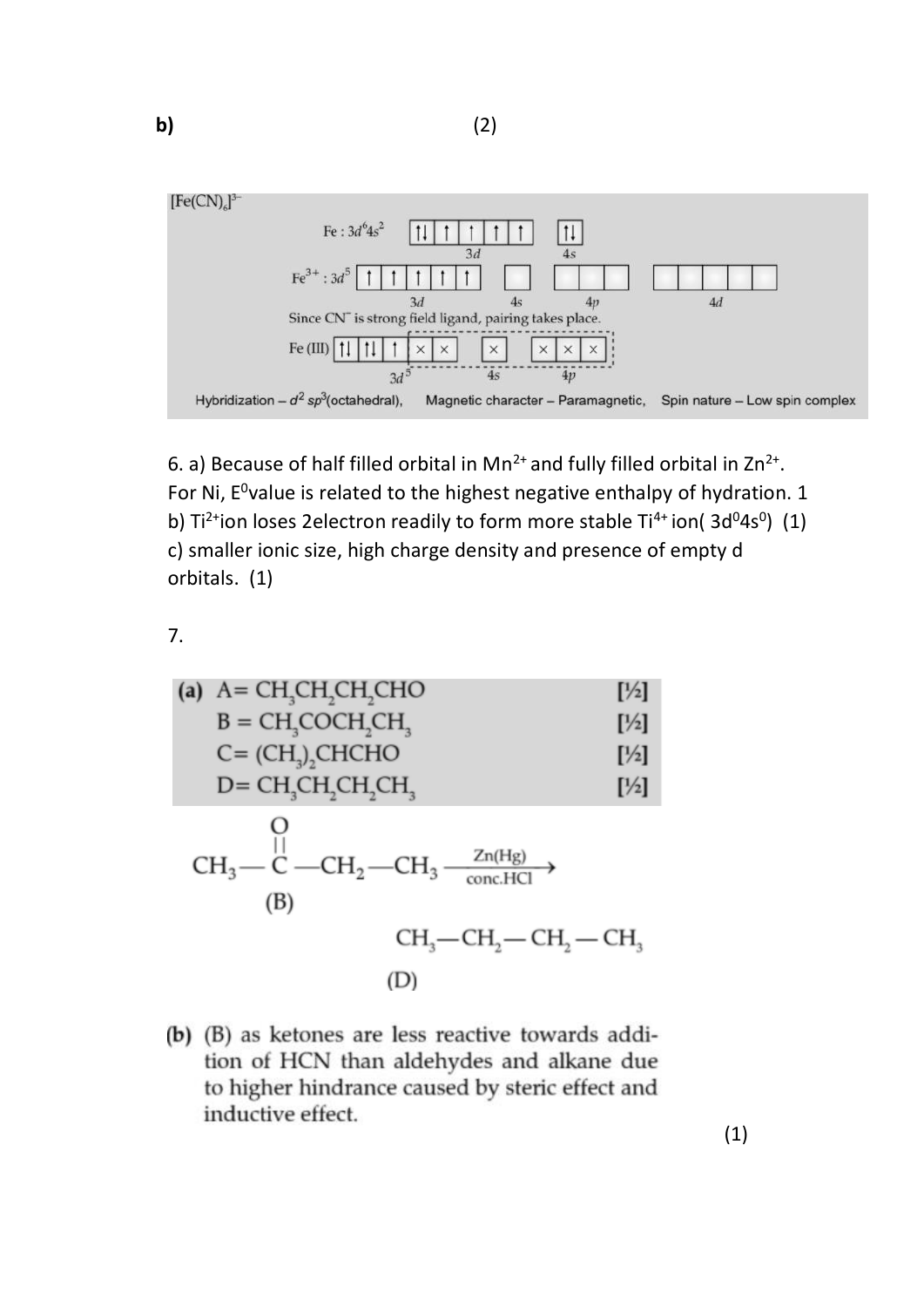8.a) NH<sub>3</sub> has more vanderwaal's force of attraction than  $N_2$  as NH<sub>3</sub> is polar and can form H bonds. Therefore, it can be adsorbed to more extent than nitrogen. (1)

b) Temperature above which micelle formation occurs. (1)

c) 4% solution of nitrocellulose in mixture of alcohol and ether. (1)



 $10 \t{.} E^{0}_{cell} = +0.36V$  (1+1+1)